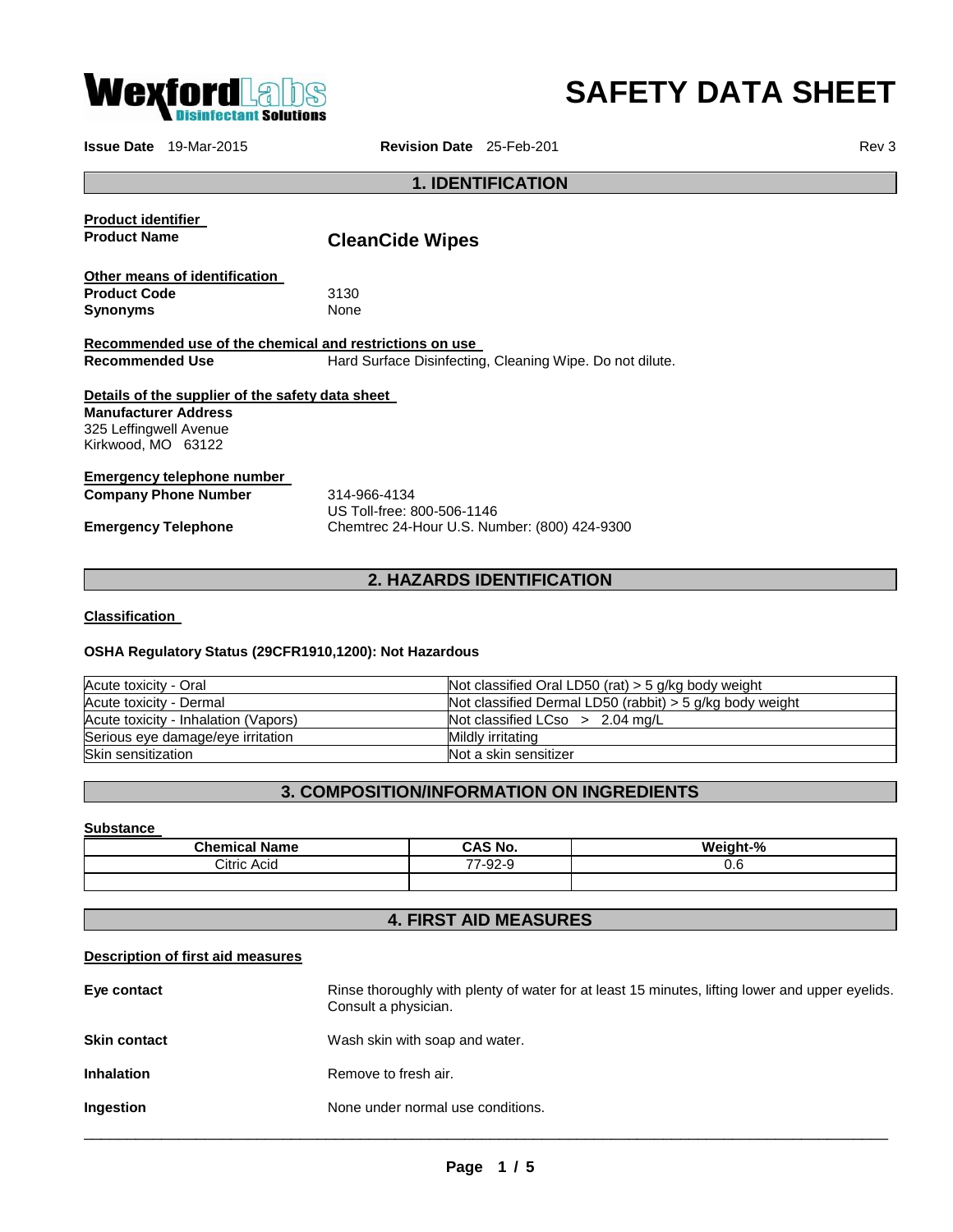#### **Most important symptoms and effects, both acute and delayed**

**Symptoms** None known.

#### **Indication of any immediate medical attention and special treatment needed**

**Note to physicians** Treatments should be based on observed signs /symptoms of distress in the patient. The possibility of overexposure to materials other than this product should be considered.

\_\_\_\_\_\_\_\_\_\_\_\_\_\_\_\_\_\_\_\_\_\_\_\_\_\_\_\_\_\_\_\_\_\_\_\_\_\_\_\_\_\_\_\_\_\_\_\_\_\_\_\_\_\_\_\_\_\_\_\_\_\_\_\_\_\_\_\_\_\_\_\_\_\_\_\_\_\_\_\_\_\_\_\_\_\_\_\_\_\_\_\_\_

## **5. FIRE-FIGHTING MEASURES**

#### **Suitable extinguishing media**

Use extinguishing measures that are appropriate to local circumstances and the surrounding environment.

**Unsuitable extinguishing media** Caution: Use of water spray when fighting fire may be inefficient.

#### **Specific hazards arising from the chemical**

No information available.

#### **Explosion data**

**Sensitivity to Mechanical Impact** None. **Sensitivity to Static Discharge** None.

#### **Protective equipment and precautions for firefighters**

As in any fire, wear self-contained breathing apparatus pressure-demand, MSHA/NIOSH (approved or equivalent) and full protective gear.

## **6. ACCIDENTAL RELEASE MEASURES**

|                                                              | <b>Personal precautions, protective equipment and emergency procedures</b>          |  |  |  |  |  |
|--------------------------------------------------------------|-------------------------------------------------------------------------------------|--|--|--|--|--|
| <b>Personal precautions</b>                                  | No special precautions are needed in handling this material.                        |  |  |  |  |  |
| <b>Environmental precautions</b>                             |                                                                                     |  |  |  |  |  |
| <b>Environmental precautions</b>                             | See Section 12 for additional ecological information.                               |  |  |  |  |  |
| Methods and material for containment and cleaning up         |                                                                                     |  |  |  |  |  |
| <b>Methods for containment</b>                               | Large (industrial) release: Before attempting clean up. Refer to hazard data given. |  |  |  |  |  |
| Methods for cleaning up                                      | Pick up and transfer to properly labeled containers.                                |  |  |  |  |  |
|                                                              | <b>7. HANDLING AND STORAGE</b>                                                      |  |  |  |  |  |
| <b>Precautions for safe handling</b>                         |                                                                                     |  |  |  |  |  |
| Advice on safe handling                                      | Handle in accordance with good industrial hygiene and safety practice.              |  |  |  |  |  |
| Conditions for safe storage, including any incompatibilities |                                                                                     |  |  |  |  |  |
| <b>Storage Conditions</b>                                    | Keep container closed.                                                              |  |  |  |  |  |

**Incompatible materials None known based on information supplied.**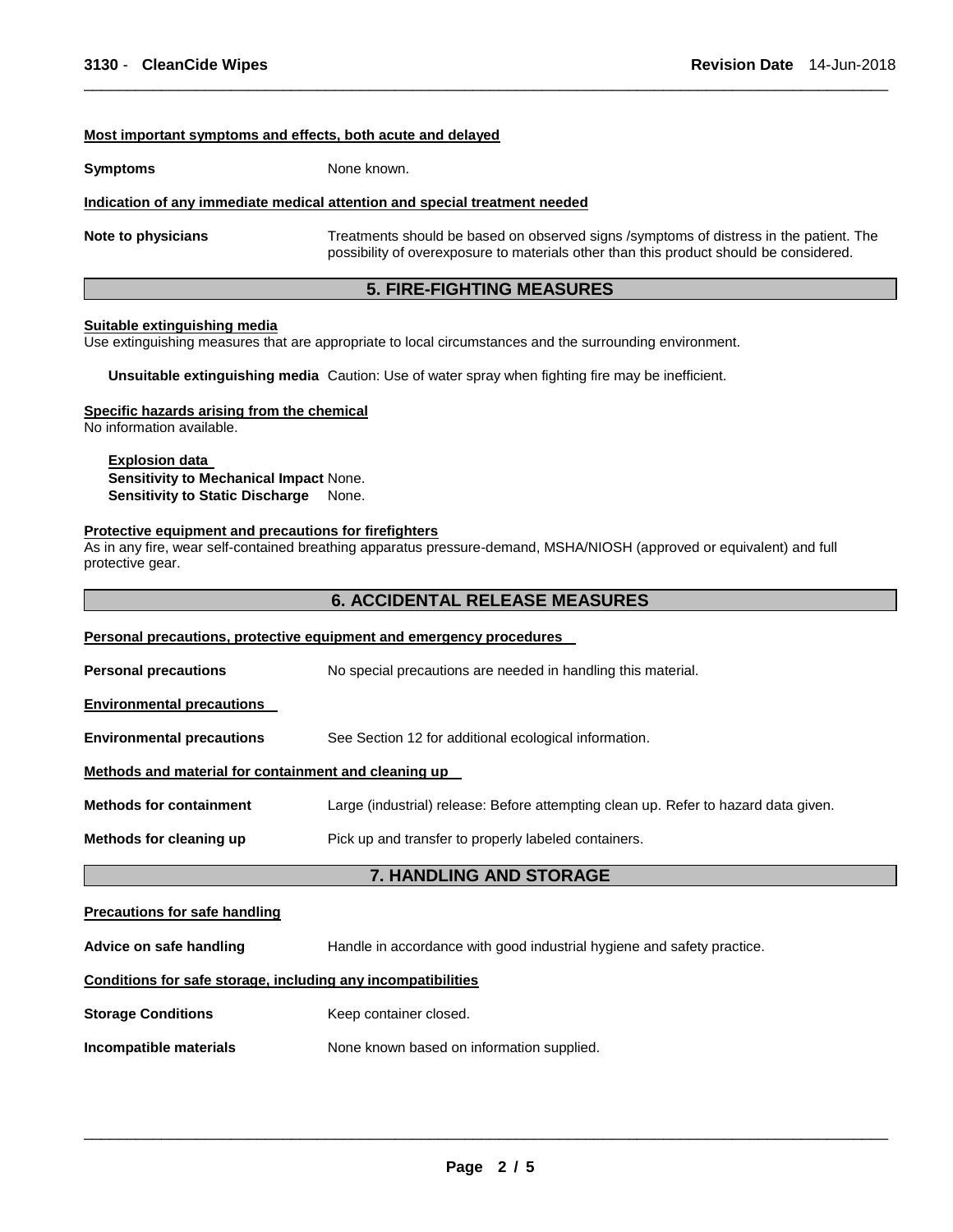## **8. EXPOSURE CONTROLS/PERSONAL PROTECTION**

\_\_\_\_\_\_\_\_\_\_\_\_\_\_\_\_\_\_\_\_\_\_\_\_\_\_\_\_\_\_\_\_\_\_\_\_\_\_\_\_\_\_\_\_\_\_\_\_\_\_\_\_\_\_\_\_\_\_\_\_\_\_\_\_\_\_\_\_\_\_\_\_\_\_\_\_\_\_\_\_\_\_\_\_\_\_\_\_\_\_\_\_\_

#### **Control parameters**

| <b>Exposure Guidelines</b>                                            | This product, as supplied, does not contain any hazardous materials with occupational<br>exposure limits established by the region specific regulatory bodies. |  |  |  |
|-----------------------------------------------------------------------|----------------------------------------------------------------------------------------------------------------------------------------------------------------|--|--|--|
| Appropriate engineering controls                                      |                                                                                                                                                                |  |  |  |
| <b>Engineering Controls</b>                                           | None under normal use conditions.                                                                                                                              |  |  |  |
| Individual protection measures, such as personal protective equipment |                                                                                                                                                                |  |  |  |
| <b>Eye/face protection</b>                                            | No special technical protective measures are necessary.                                                                                                        |  |  |  |
| Skin and body protection                                              | No special technical protective measures are necessary.                                                                                                        |  |  |  |
| <b>Respiratory protection</b>                                         | No protective equipment is needed under normal use conditions.                                                                                                 |  |  |  |
|                                                                       | <b>General Hygiene Considerations</b> Handle in accordance with good industrial hygiene and safety practice.                                                   |  |  |  |

## **9. PHYSICAL AND CHEMICAL PROPERTIES**

#### **Information on basic physical and chemical properties**

**Physical state Appearance Wet wipe Appearance Wet wipe Clear transformation Odor**<br> **Odor threshold**<br> **Odor threshold CODO CODO CODO CODO CODO CODO CODO CODO CODO CODO CODO CODO CODO CODO CODO** 

**Property Values pH**<br>**Melting point/freezing point** 2.00 - 2.4<br>**Melting point/freezing point** No information available **Melting point/freezing point No information available**<br> **Boiling point / boiling range No information available Boiling point / boiling range Flash point** <br> **Vapor density**<br> **Vapor density**<br> **No information Specific Gravity** 1.010<br> **Water solubility** Comp

**Appearance Clear transparent liquid on white towelettes**<br> **Clear transparent liquid on white towelettes Color** Clear transparent liquid on white towelettes<br> **Color** Light orange No information available

> **No information available** Complete (100%)

## **10. STABILITY AND REACTIVITY**

#### **Reactivity**

Not reactive under normal conditions **Chemical stability** Stable under recommended storage conditions. **Possibility of Hazardous Reactions** None under normal processing. **Conditions to avoid** Extremes of temperature. **Incompatible materials** None known based on information supplied. **Hazardous Decomposition Products** None known based on information supplied.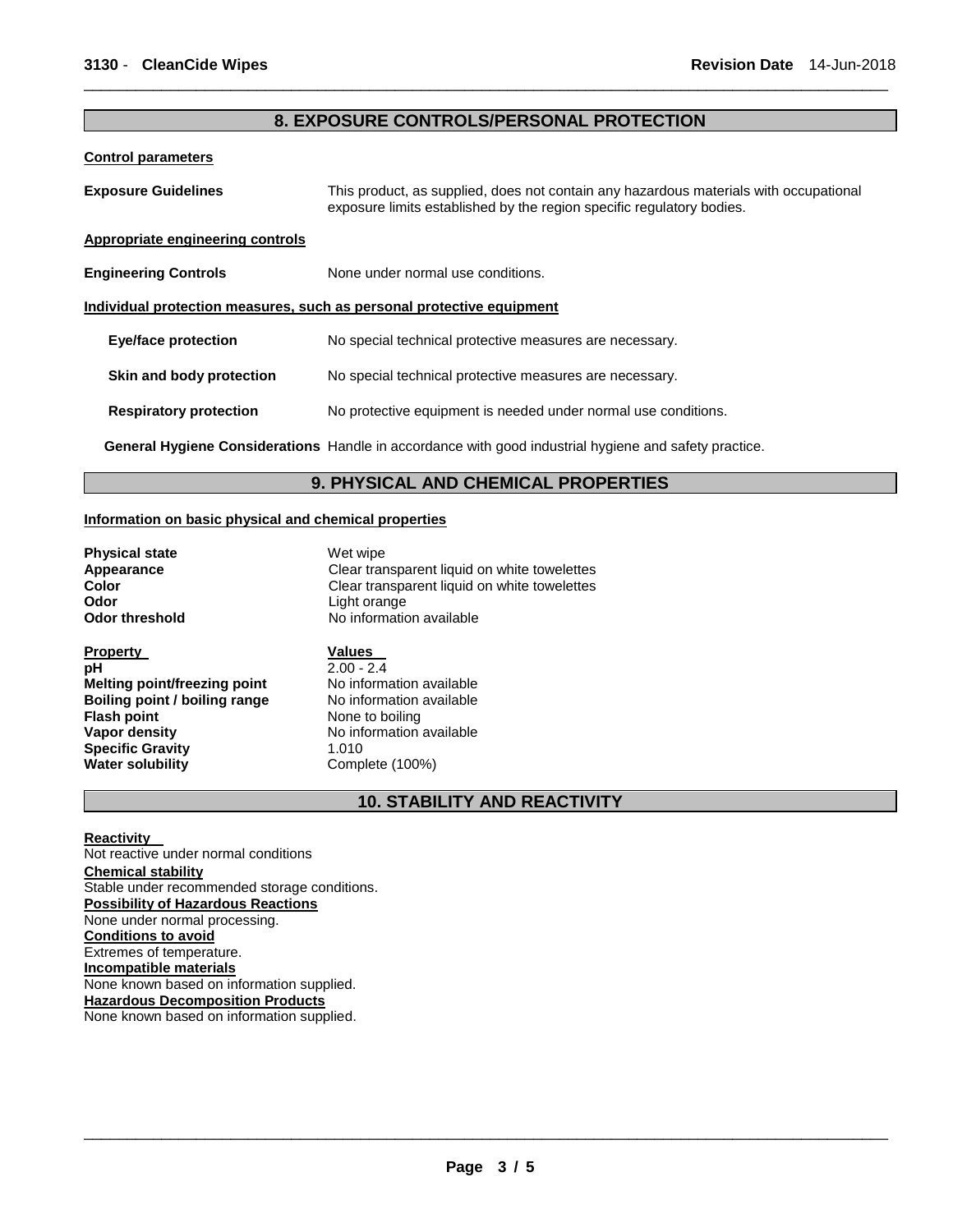## **11. TOXICOLOGICAL INFORMATION**

\_\_\_\_\_\_\_\_\_\_\_\_\_\_\_\_\_\_\_\_\_\_\_\_\_\_\_\_\_\_\_\_\_\_\_\_\_\_\_\_\_\_\_\_\_\_\_\_\_\_\_\_\_\_\_\_\_\_\_\_\_\_\_\_\_\_\_\_\_\_\_\_\_\_\_\_\_\_\_\_\_\_\_\_\_\_\_\_\_\_\_\_\_

#### **Information on likely routes of exposure**

| <b>Product Information</b><br>Product does not present an acute toxicity hazard based on known or supplied information |                                                                                            |  |  |  |
|------------------------------------------------------------------------------------------------------------------------|--------------------------------------------------------------------------------------------|--|--|--|
| <b>Inhalation</b>                                                                                                      | No known effect.                                                                           |  |  |  |
| Eye contact                                                                                                            | Mildly irritating to the eyes.                                                             |  |  |  |
| <b>Skin contact</b>                                                                                                    | No known hazard in contact with skin.                                                      |  |  |  |
| Ingestion                                                                                                              | No data available.                                                                         |  |  |  |
|                                                                                                                        | Delayed and immediate effects as well as chronic effects from short and long-term exposure |  |  |  |

**Sensitization** Not a contact sensitizer (U.S. EPA Health Effects Test Guidelines, OPPTS 870.2600).

## **12. ECOLOGICAL INFORMATION**

#### **Ecotoxicity**

No data currently available

## **13. DISPOSAL CONSIDERATIONS**

#### **Waste treatment methods**

| Disposal of wastes     | Disposal should be in accordance with applicable regional, national and local laws and<br>regulations. |  |  |  |  |
|------------------------|--------------------------------------------------------------------------------------------------------|--|--|--|--|
| Contaminated packaging | Do not reuse container.                                                                                |  |  |  |  |

## **14. TRANSPORT INFORMATION**

| DOT<br>___ | Not regulated |
|------------|---------------|
| IATA       | Not regulated |

**IMDG** Not regulated

### **15. REGULATORY INFORMATION**

| <b>International Inventories</b> |          |
|----------------------------------|----------|
| TSCA                             | Complies |
| <b>DSL/NDSL</b>                  | Complies |
| <b>IECSC</b>                     | Complies |

#### **Legend:**

**TSCA** - United States Toxic Substances Control Act Section 8(b) Inventory **DSL/NDSL** - Canadian Domestic Substances List/Non-Domestic Substances List **IECSC** - China Inventory of Existing Chemical Substances

#### **US Federal Regulations**

#### **SARA 313**